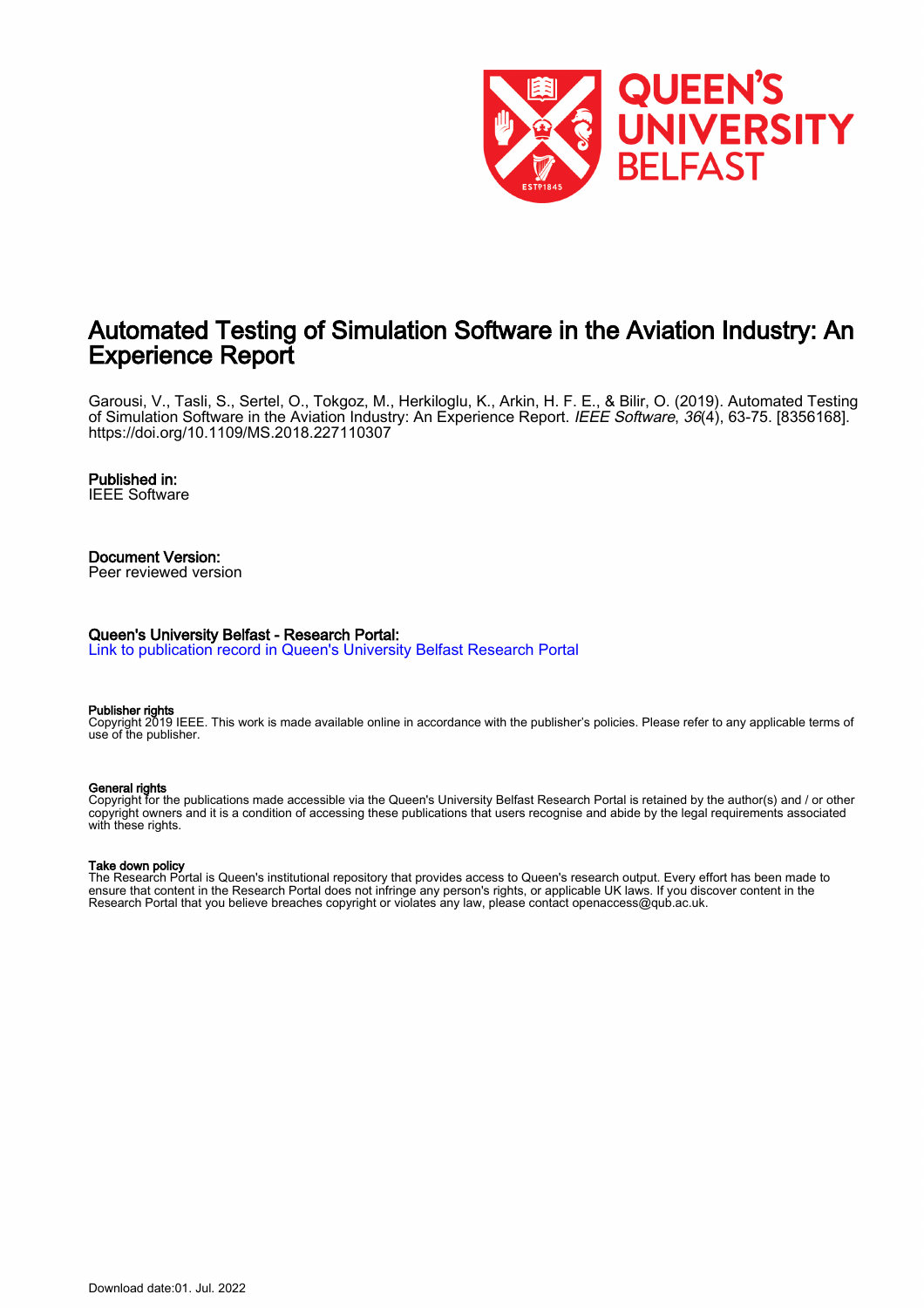# Automated testing of simulation software in the aviation industry

Vahid Garousi Wageningen University Wageningen, the Netherlands vahid.garousi@wur.nl

Seçkin Taşlı, Onur Sertel, Mustafa Tokgöz Kadir Herkiloğlu, Hikmet Ferda Ergüneş Arkın, Osman Bilir HAVELSAN A.Ş. {stasli, osertel, mtokgoz, kherkiloglu, fergunes, obilir}@havelsan.com.tr

# **1 INTRODUCTION**

To develop high-quality software systems, software testing is a critical phase of any software development process. However, software testing is expensive and makes up about half of the development cost of an average software project [1]. According to a 2013 study [1], the global cost of finding and removing defects from software rose to \$312 billion worldwide annually as of 2013.

Different steps of software testing can be conducted manually or automated. In manual testing, the tester takes over the role of an end-user executing the software under test (SUT) to verify its behavior and find any possible defects. However, in automated testing, using certain test tools (e.g., the JUnit test framework), test-code scripts are developed and executed without human testers' intervention to test the behavior of the SUT. If it is planned and implemented properly [2, 3], automated testing could provide various benefits over manual testing, e.g., repeatability and reducing testing effort and costs. However, if not implemented properly, automated testing could lead to extra cost and effort and might be even less effective than manual testing in detecting faults [4].

Motivated by a real industrial need, we started an industry-academia collaboration to develop and evaluate a test framework (named DORUK) for automated execution of black-box test cases on simulation software in the context of a major defense contractor in Turkey. The tool is currently widely adopted and is actively utilized by a large team of test engineers in the company to conduct testing of a suite of aviation and helicopter simulators.

This paper presents the motivations and needs for test automation in this context, the framework that we developed and its evaluations, and the success story that we had in deploying the technology among many test teams in the company. The paper aims at sharing our experience in developing this test automation approach and its evaluation with other practitioners and researchers for the purpose of contributing to the body of knowledge and evidence in this area, e.g., [5]. As another recent study [6] showed, the testing community in academia and industry are "*living in two different worlds*" (in terms of their focus areas). Many industrialists want to find ways to improve effectiveness and efficiency of testing (e.g., by using more and better test automation), they do not show much eagerness for sophisticated formal methods or techniques which they mostly find to be too complicated and hard to implement in practice, e.g., combinatorial testing and searchbased test-case design, which may not work in large-scale practice. Thus, the project behind the work reported in this paper was initiated with the goal of connecting industrialists and researchers to develop innovative ways to improve effectiveness and efficiency of test execution.

# **2 A REVIEW OF THE INDUSTRIAL CONTEXT AND THE NEED FOR THE PROPOSED FRAMEWORK**

HAVELSAN is a large Turkish software and systems company providing global solutions in the areas of defense and IT sector. HAVELSAN is mostly active in the fields of naval combat systems, e-government applications, reconnaissance surveillance and intelligence systems, simulation and training systems, homeland security systems, energy management systems, and Command and Control Communications, Computers, Intelligence, Surveillance and Reconnaissance Systems (C4ISR).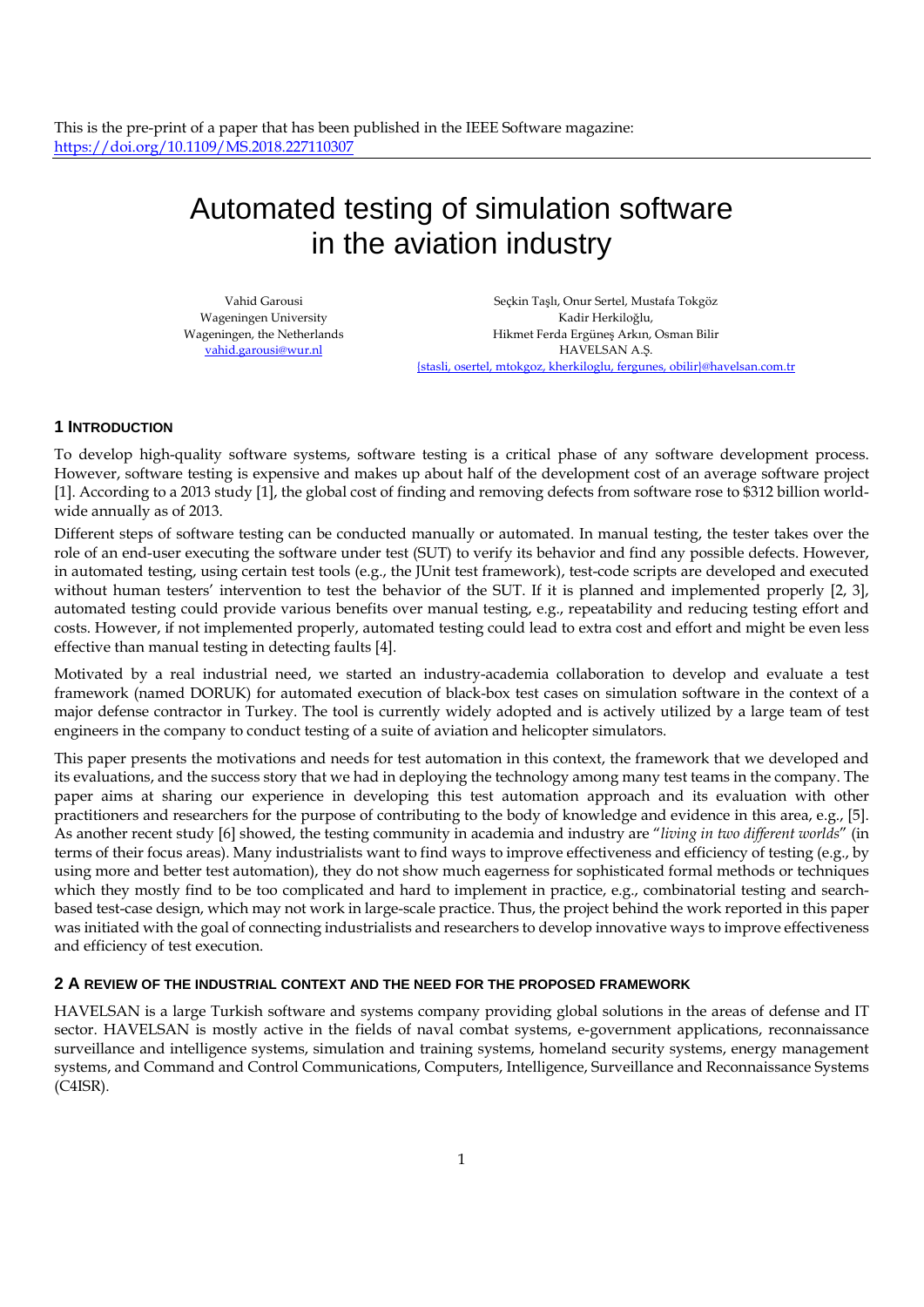In terms of organization-wide software engineering capabilities, HAVELSAN has achieved the CMMI level-3 certification. There is an independent testing department in the company, consisting of five test teams:

- Test team for automation applications and image processing technologies
- Test team for ground support systems
- Test team for platform-stationed systems
- Test team for platform integration
- Test team for simulation, training and electronic-warfare technologies

Essentially, each test team is dedicated for each major business unit in the company. In total, more than 40 test engineers work in the above five test teams. The test department has been established based on the principles of Independent Software Verification and Validation (ISVV) which has been developed world-wide mostly by defense and aerospace industries, e.g., NASA and DoD. Almost all of the test activities conducted by the group are black-box testing, since the white-box test activities have been assigned to and are conducted by the development team before handing the software to the test team for black-box testing.

Based on the type of systems developed by HAVELSAN (i.e., safety- and mission-critical systems), the company in general, and the testing department in particular, is constantly striving to perform software engineering tasks more effectively and efficiently and various process improvement initiatives are constantly underway. One of those continuous improvement initiatives has been a recent industry-academia collaborative project in which university researchers and practitioners in the company have come together to improve the maturity of test practices and activities. Among the improvement areas is the introduction of test automation in various test teams and this paper falls in the scope of those efforts. Similar to many other firms, historically, the majority of test activities has been conducted manually in the company. However, adoption of test automation practices is constantly increasing across various test groups in the company since several years ago.

One of test teams (as discussed above) is the team responsible for testing simulation, training and electronic-warfare systems developed by HAVELSAN [7]. With continuous pipeline of new systems in this area, and also maintenance of existing systems (thus the need for regression testing), this team is constantly tasked with new testing projects. We focus on and discuss one particular type of such systems under test (simulation software for defense systems such as helicopters) for which the need for test automation arose, and a test framework was subsequently developed.

Figure 1 shows the actual hardware of one specific product, called *HELSIM* (helicopter simulator), and a view of inside the simulator cabin which highly resembles an actual helicopter. The software systems running on these simulators are complex, large-scale and have to interact with various external systems, e.g., hardware and devices onboard (e.g., sensors), and map systems. It goes without saying that quality in this context is of utmost importance since student pilots learn flying via these systems and will fly actual helicopters soon afterwards.



**Figure 1-Screenshots from the** *HELSIM* **system (helicopter simulator)**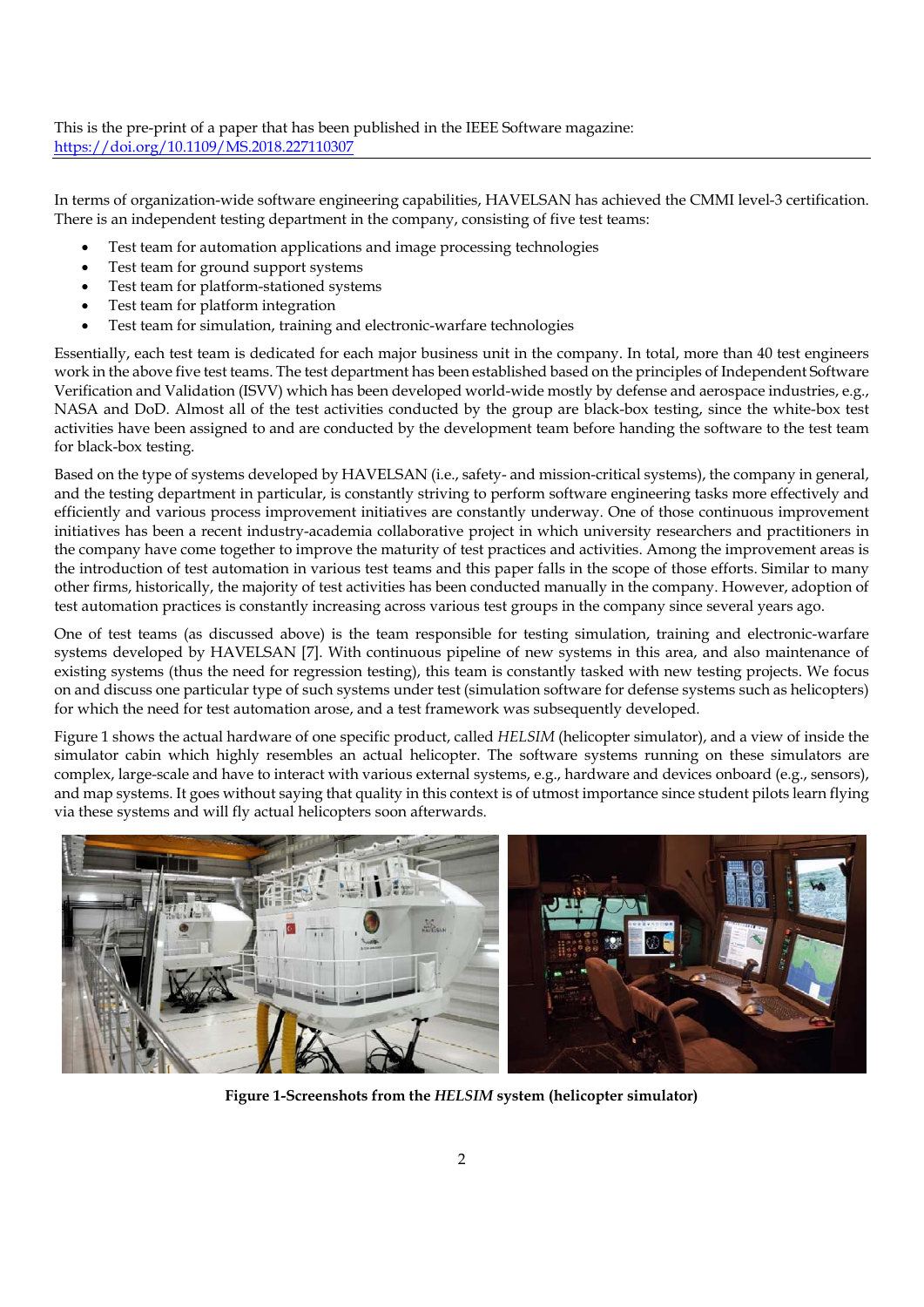Traditionally, similar to other systems, black-box testing of such simulators was being conducted in three classical phases: (1) unit testing of individual software and hardware components, (2) integration testing, and (3) system testing. Let us recall the reader that unit and integration testing can be done in both black-box and white-box approaches [8]. When unit testing is done in black-box approach, test cases are developed without the knowledge of source-code, e.g., branches and statements, and black-box techniques are used on the inputs of functions and classes, as provided by requirements. This is often conducted by calls to the public-facing API's. This approach is also sometimes referred to as "gray-box" testing. When unit testing is done in white-box approach, test cases are developed using the knowledge of the source-code, e.g., branches and statements, using control-flow and data-flow techniques.

In the recent past, all these three phases were carried out manually, with the help of a data injection and monitoring tool called *DIM (Data Injection Monitor)* which was acquired from a third-party vendor in the defense domain. This tool made it possible to monitor and modify the contents of messages sent/received by each software module in a typical simulation software.

The simulation systems were extensively tested in the past using manual testing practices. Since the company has CMMI level-3 certification, manual testing practices were already mature, e.g., test-case design of manual tests were done using systematic approaches and based on 100% requirements coverage. Careful traceability analysis of tests back to requirements were also conducted.

During manual system testing phase, test engineers would take over the role of end-users (student pilot and trainer) interacting with various controllers (as shown in Figure 1) to verify the system's behavior. DIM was also used in this stage for analysis of detected defects (e.g., root-cause analysis and fault localization). In fact, DIM played the roles of a test stub, a test driver and also a probing tool. As it is the case in almost any domain, manual testing using the DIM tool showed to be very tedious, error prone and effort-intensive. Thus, to improve effectiveness and efficiency of manual testing pratices, there was a need for a proper infrastructure and system for test automation in this context. To adopt or develop such a suitable system, we first conducted a planning activity in which we set out the requirements for the test tool, as reported next.

### **3 PLANNING FOR TEST AUTOMATION AND TEST TOOL REQUIREMENTS**

To plan test automation, it was important to understand the software architecture of the simulation SUT. Figure 2 shows a typical software architecture of a typical simulation software, based on the 'event-driven' architectural pattern. There is a central '*Mission and Flight System*' which has direct connections to the actual simulation hardware (e.g., actuators, sensors and mechanical arms moving the cabin). As Figure 2 shows, all other systems are connected to the central mission and flight system, e.g., weather and terrain servers, and instructor console.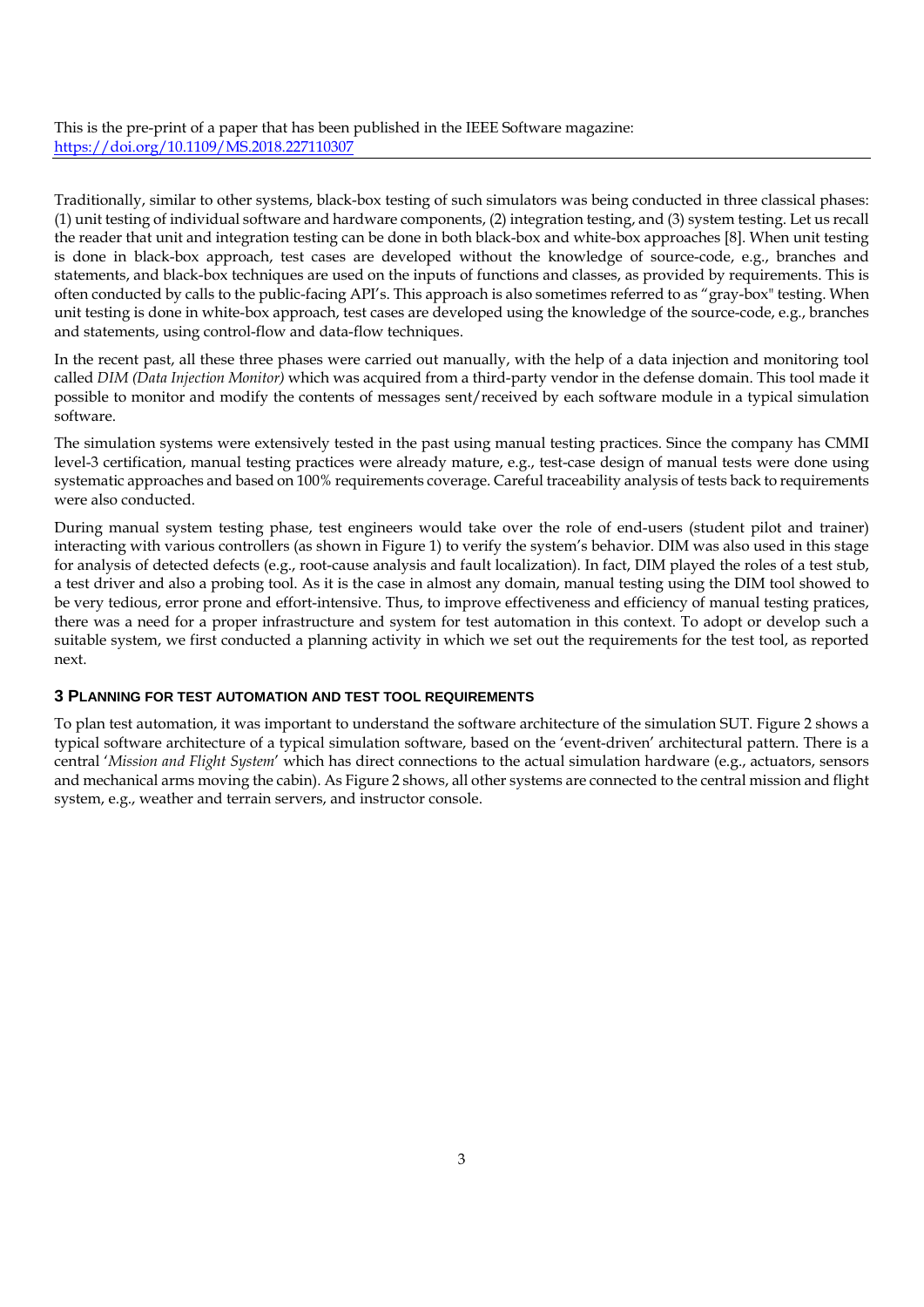

**Figure 2-A typical software architecture of flight simulation software** 

As discussed above, the DIM tool was used to manually test each unit and their integration. As Figure 2 shows, this was done by having the tool intercept with each of the connected links between the modules or by interacting with each system as a unit under test. Each system provides a set of interfaces (as an API) to send/receive messages which should be carefully tested. DIM allows testers to generate messages on demand manually as well as by modifying messages and monitor messaging between integrated modules. This was achieved by selecting desired messages via DIM's UI and specifying content of each messages one by one if modification was necessary. DIM was already able to operate on almost all internal and external messages of the SUT. In addition to classical disadvantages of manual testing, there were several additional technical limitations when conducting manual testing using DIM:

- It was not possible to send specific messages when specific conditions were met, e.g., when a helicopter went above a certain altitude.
- It was not possible to define message sequences or execute those sequences over a specific time frame. Users could only send/mutate a single message by hand and then had to verify the system's output/behavior manually using human judgement.
- In the case of messages and system behavior which were so quick to be noticed by human eye, it was not possible to easily verify system outputs and behavior, e.g., when the helicopter's engine RPM (rounds per minute) was changing so fast.
- It was not easily possible to systematically get logs of and later draw graphs of specific parameters under test.
- It was not possible to send messages periodically or to conduct periodic controls of certain tasks, e.g., every one second.

As discussed earlier, manual testing practices in the company were already mature, e.g., test-case design of manual tests were based on 100% requirements coverage. The only open gap was the ineffectiveness and inefficacy of manual testing practices which our project aimed at addressing. With the right test automation infrastructure in place, similar to previous works, e.g., [9], we only needed to "transition" from manual test cases to automated tests. To transition from manual testing to test automation in this context, several meetings were conducted among testers and developers, and we laid down the test tool requirements as follows.

The automation tool that we were looking for had to be easily adaptable to test different SUTs, i.e., different models and types of simulation systems. It was also important for the new tool to be open for modifications to satisfy further feature requests from both testers and developers in the company. It was necessary that writing tests using the tool did not require expert-level coding skills and testers should be able to write test scripts with minimum training. Since the SUT are also realtime, the test tool should impose minimum 'probe effect', i.e., time overhead on test execution due to having the tool in the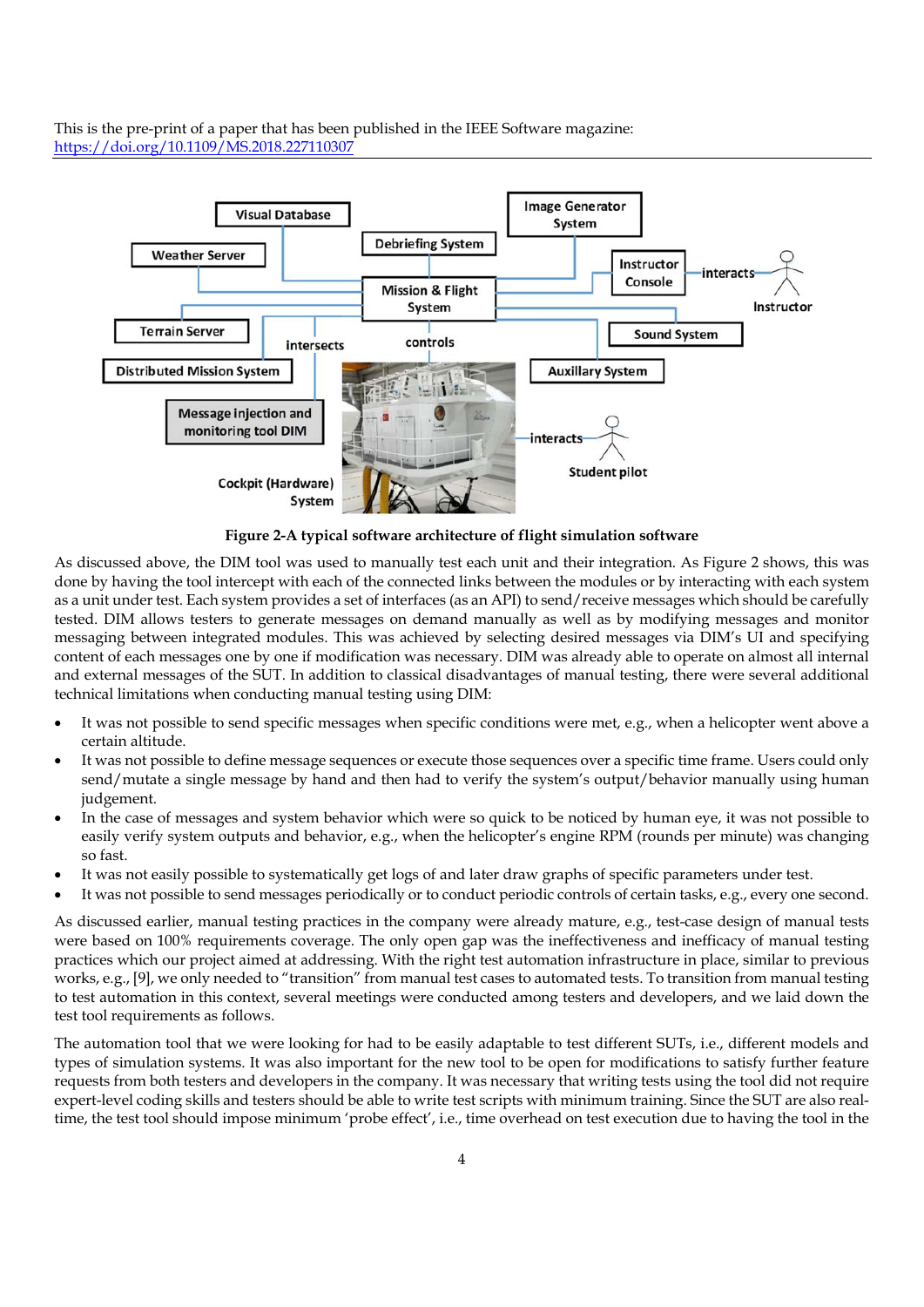system, or otherwise, the real-time properties of the system functionalities would be under jeopardy. Last but not the least, the test automation tool, that we were looking for, was expected to have a high performance (in terms of response time) as simulator testing, in our context, requires monitoring and generation of messages in very high frequencies (throughput rates), e.g., sending and receiving messages from/to helicopter radar systems at frequencies over 10,000 messages per second.

Based on the above needs (test tool requirements), the teams spent a few months to research and explore existing test tools in both the open-source community and the commercial tools market. As tools for testing simulation systems in the aviation and defense sector are usually "classified" in almost any firm, and are seldom offered in the public domain, we were unable to find any existing tool that would come close to fulfilling our requirements. We also already had a framework (a Python library), developed in-house a few years ago, to access messaging data which was primarily used by the development team in conjunction with DIM.

We were also aware of several available RESTful API frameworks for Python. However, after trying to integrate the existing REST API frameworks into our existing toolset, our experience was negative. At the same time, we wanted to reuse and build on top of our existing toolset (for tasks such as accessing message data). In the process of searching for existing test frameworks to integrate with our messaging framework, we came across a framework called the *Software Testing Automation Framework (STAF)* [10], an open-source, multi-platform, multi-language framework designed around the idea of reusable components and services (such as process invocation, resource management, logging, and monitoring). STAF removes the burden of building an automation infrastructure, thus enabling one to focus on building automation solutions. The STAF framework also provides the foundation upon which to build higher-level solutions, and provides a pluggable approach supported across a large variety of platforms and languages. We thus decided to adopt STAF and build our automation tool on top of it.

#### **4 DORUK: FEATURES AND EXAMPLE USAGE**

The framework that we developed, named DORUK, is essentially a Python library, a set of functions which serve as a framework allowing test engineers to access the contents of input/output messages, sent to/from sub-systems of a given simulation SUT. To provide an overview on DORUK, Figure 3 shows the general test architecture of our approach and the general usage scenario of DORUK framework. When reviewed together with Figure 2, Figure 3 shows that test engineers write test scripts in Python which then make function calls to DORUK interfaces which in turn trigger message calls to the SUT to test it. Those messages are sent over the LAN based on generic protocols such as TCP or the ones specific to the defense domain, e.g., MIL-STD-1553 and MilCAN. General usage and purpose of DORUK are quite similar to the popular xUnit frameworks (e.g., JUnit) in that a test engineer develops test scripts using the functions provided via DORUK's API to exercise the SUT and verify its functionality.



**Figure 3- Test architecture and general usage scenario of DORUK** 

Here are few example test scenarios where DORUK provides its usefulness:

- Flying a helicopter from the point *a* to *b*, and verifying that fuel consumption and levels along the way change as expected
- Testing the effects of a certain intentional instructor-initiated malfunctions (e.g., engine fire) in the helicopter simulator, and verifying the proper behavior/outputs of the system and reaction of the student pilot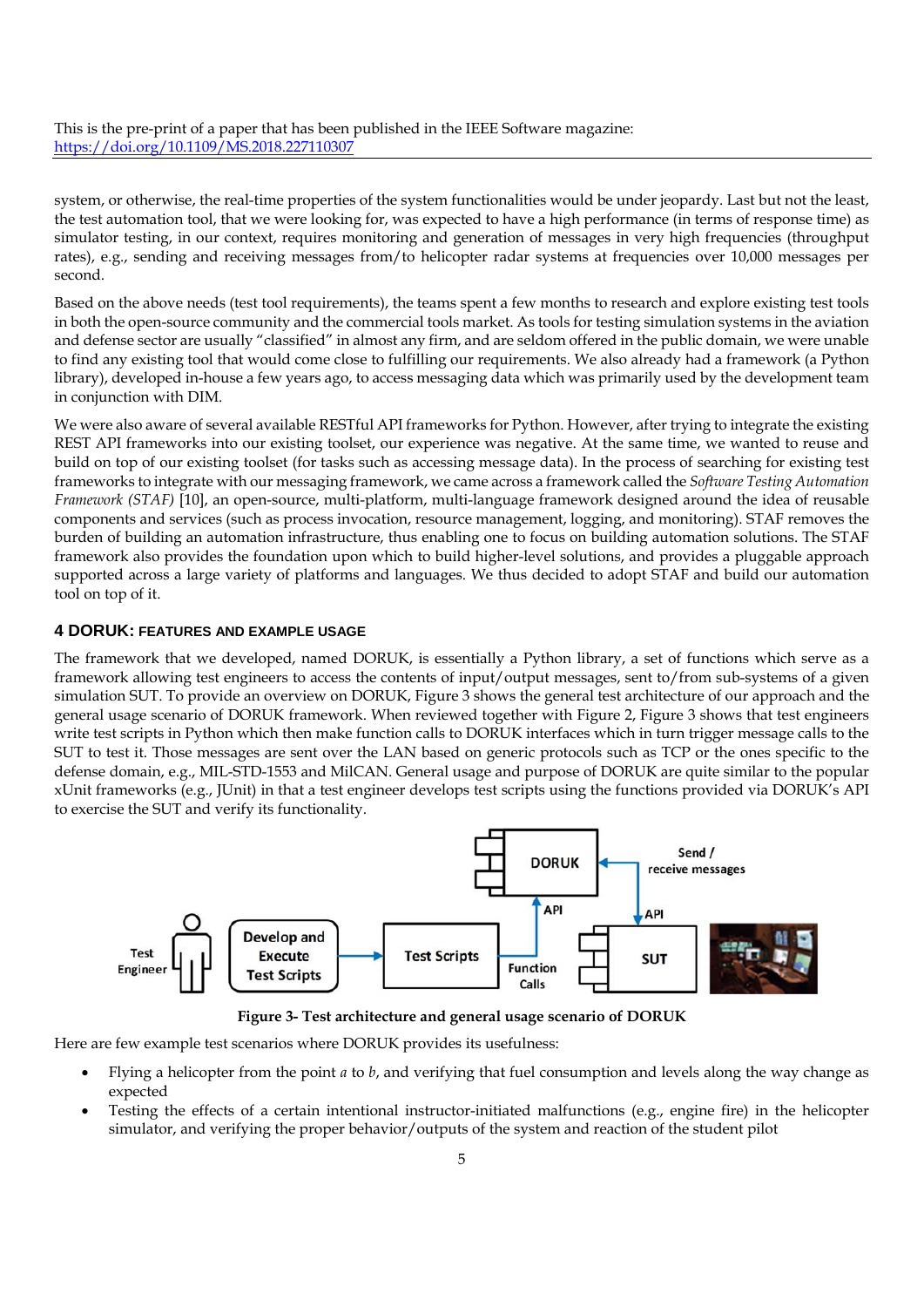Reproducing / replaying actions of student pilots for problem analysis and resolution after the training sessions

DORUK was designed to complement the manual GUI-based message-injection tool DIM by providing a test automation approach in the API level. The main features of DORUK are summarized as follows:

- Allowing automation for both black-box unit testing of each module and testing of the integrated system.
- Messages can be sent / modified either periodically or immediately.
- Message contents can be retrieved at any time.
- All messages can be monitored continuously. Previously executed actions can be re-executed when specific conditions are met.
- Predefined action sequences can be executed repeatedly, e.g., a take-off can be performed multiple times for different aerodynamic adjustments.
- A set of desired messages can be recorded for a specified duration. These recordings can be replayed later on.
- Graphs of desired parameters (value versus time) can be auto-generated.
- Capability of working on both Linux and Windows operating systems.
- Allowing semi-automated testing, where testers are asked to perform GUI actions or enter user inputs when necessary (when the automation of these tasks is not easily possible).
- Asynchronous execution of defined actions or controls is possible. In this case, parallel threads are generated and executed by the tool.

We provide below several example test scripts and explain some of the provided API functions. Figure 4 shows several example test scripts written and one output graph generated using DORUK.

Each test script (case) starts and ends with start\_flow() and end\_flow() functions. These two functions match the 'setup' and 'teardown' phases of the four-phase test pattern [12]. In our context, main test flows and sub-flows are defined as follows. A main flow is a standalone test procedure, e.g., to test fuel consumption during a given flight trip, we verify the verification of fuel consumption inside the main flow. However, the flight level variable, which is a separate condition that needs to be satisfied, is handled by another DORUK script, which is initiated from the main script and executes asynchronously while the main script measures fuel consumption.

The note  $arithmetic()$  function assigns an arithmetic expression (value) to a variable name. The set() function sets the value of the given parameter to the given value and logs the result of this operation. The note() function assigns an alias name to the current value of a given parameter in a message. This value can be referenced later on, during the lifetime of the script, using the \${<noted\_alias>} notation. The compare() works similar to the assert() family of functions in JUnit, and matches the 'verify' phase of the four-phase test pattern [12]. If the value of the given parameter satisfies the comparison expression, the function logs a 'success', and else it logs a 'failure'.

The manual check() function displays a message and blocks script execution until user presses the 'Enter' key. This function function prints the given message to the screen and waits for the user to evaluate the current situation manually to continue. This function is useful when the verification phase of th etest case cannot be easily automated and shall be done manually, e.g., in the test script of Figure 4-(b), the test script asks the user whether s/he can see a green box on top of the screen.

Last but not least, based on the need of the test team, we incorporated a powerful graphing feature in DORUK. The start\_graph() function draws a graph of a set of given parameters. For example, the example test script in Figure 4-(c) asks DORUK to draw a graph of an important tactical variable, fuel tank level of the helicopter, for a duration of 1000 seconds in the interval of one second. The resulting graph is shown in Figure 4-(d).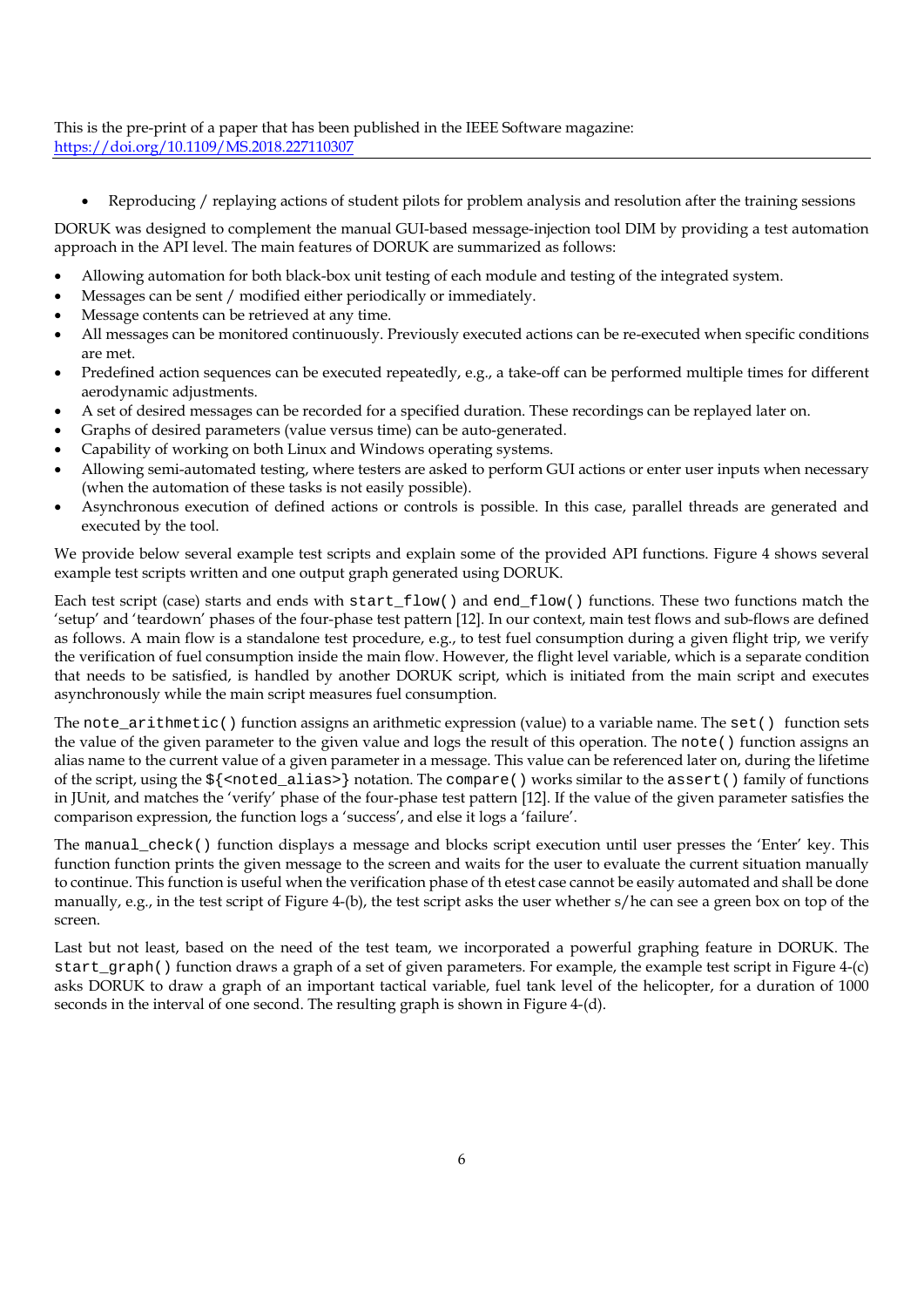

start\_waiting\_for([["FD\_OwnshipData.location.altitude", "alt"]], "alt > 1100", duration=1000, interval=1) end  $w\bar{a}it()$ 

```
start_graph([["FD_OwnshipData.location.altitude", "alt"],<br>["FS_FuelData.AFT_TNK_Q_KG", "aft_fuel"]], csvName="fuelConsumption", interval=1)<br>start_waiting_for([["FD_OwnshipData.location.altitude", "alt"]], "alt > 1200", dur
end_wait()<br>end_graph()
```
end flow()

(c)

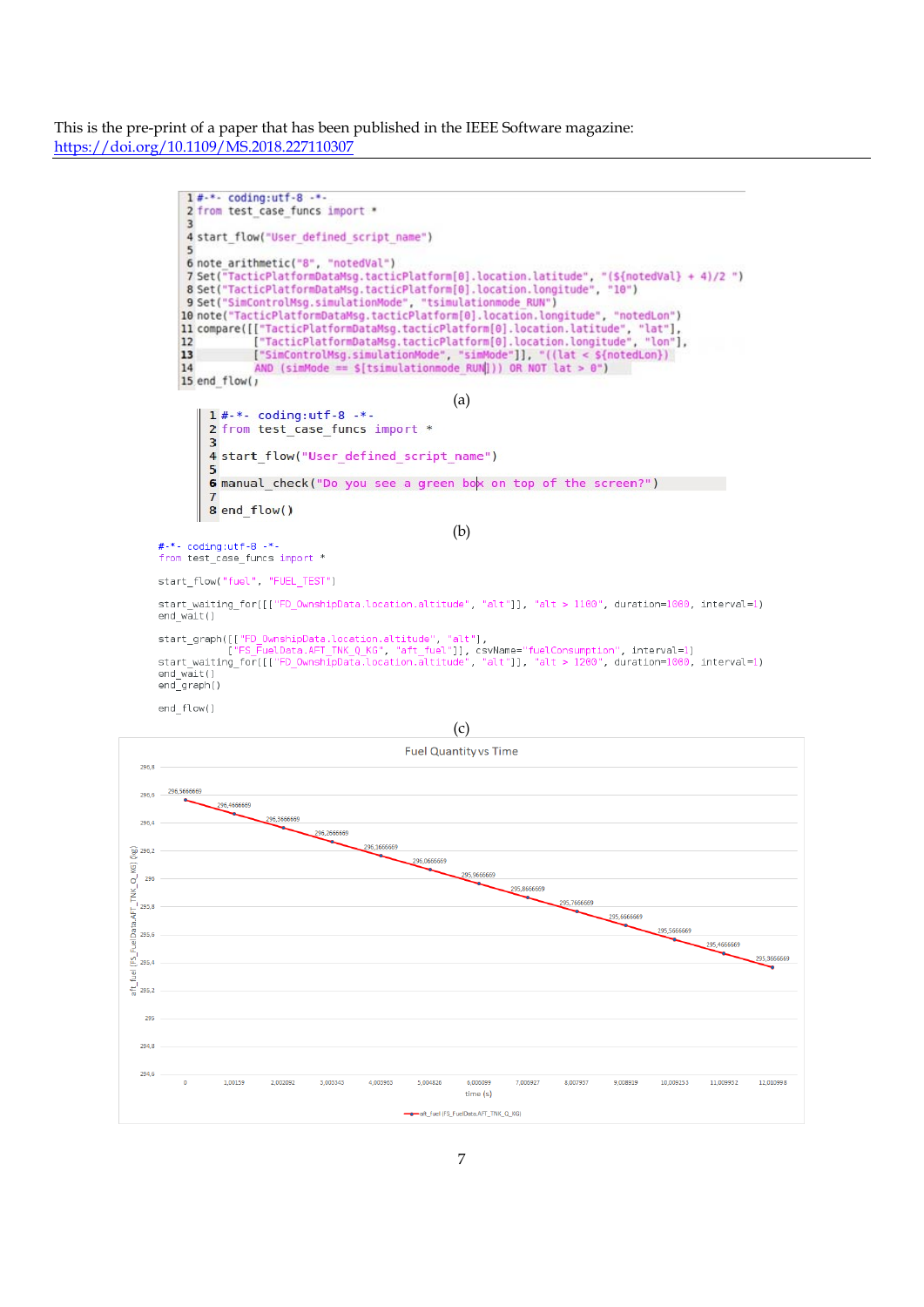### (d)

# **Figure 4- Three example test scripts written, and an output graph generated automatically using DORUK**

As we can see in the above examples, DORUK was designed to conduct API (message)-level 'horizontal end-to-end testing' [11]. Let us recall from the software testing literature that horizontal (scenario-based) end-to-end (E2E) testing is a scenariobased approach to test a system in an "end-to-end" manner, e.g., starting the engines of a helicopter, taking it off, flying it to a destination and then landing it. In design and development of DORUK, we also utilized the principles of the xUnit family of unit test frameworks and also several test patterns [12], e.g., the four-phase test pattern: setup, exercise, verify, teardown. We chose API-based automated testing as our strategy since, according to the latest recommendations in the test automation community, API-based automated is becoming very popular in the industry, e.g., according to a recent 2016 keynote [9] by a practitioner in an international workshop, "*Future test automation must focus on API testing*". On the same topic, we also utilized the concept and the metaphor of test automation "pyramid" which has become very popular in the last several years in the testing community, e.g., [13, 14]. This pyramid metaphor suggests that, instead of many automated UI tests, a good strategy is to develop more automated API and unit tests. This is what we aimed at by developing the DORUK framework.

In summary, DORUK aimed at reducing significantly the testing effort by automating all the steps of manual testing by enabling testers to specify all the manual test steps in automated scripts. For example, before having DORUK, for the case of test scenario in Figure 4-(c), the tester had to manually run the scenario using DIM and several other complex tools, then had to "pause" the execution in several intervals to probe and verify the value of various variables. Simply put, the manual test effort was a major issue before DORUK was developed.

# **5 DEVELOPMENT DETAILS AND ARCHITECTURE OF DORUK**

DORUK has been developed in Python itself and has about 4 KLOC. Figure 5 shows the software architecture of DORUK. We explain next some of its components. test\_case\_funcs.py is the module for DORUK test scripts which is called by any test script developed by test engineers. It provides a set of predefined functions such as set(), note(), graph(), record(), compare(), periodic\_set(), wait(). A formal test script shall only use these functions sequentially. FlowManager.py is a module for managing threads and processes. Logger.py is the logging module. RawDataAccessor.py is the module to access the contents of (raw) messages. It provides basic functions, mainly set(), get(), send(). This can be used as a point of access for scripts that are not used for formal tests (no logging of execution) and in cases when a tester only wants to access a particular data point in the SUT. The advantage in such cases is that since there will be no extra layers for data access (thus, no overhead), the operation will be quite fast. This is particular popular among developers and has made DORUK widely used for developer testing.

For any arbitrary number of messages under monitoring, the set() functions are used as shown in Figure 5, e.g., SetBMA standing for SetBMessageAccess. DORUKConfigAccessor is a configuration file to specify configuration parameters such as "logging level", "default interval between steps", and locations of .so files to be used by Python.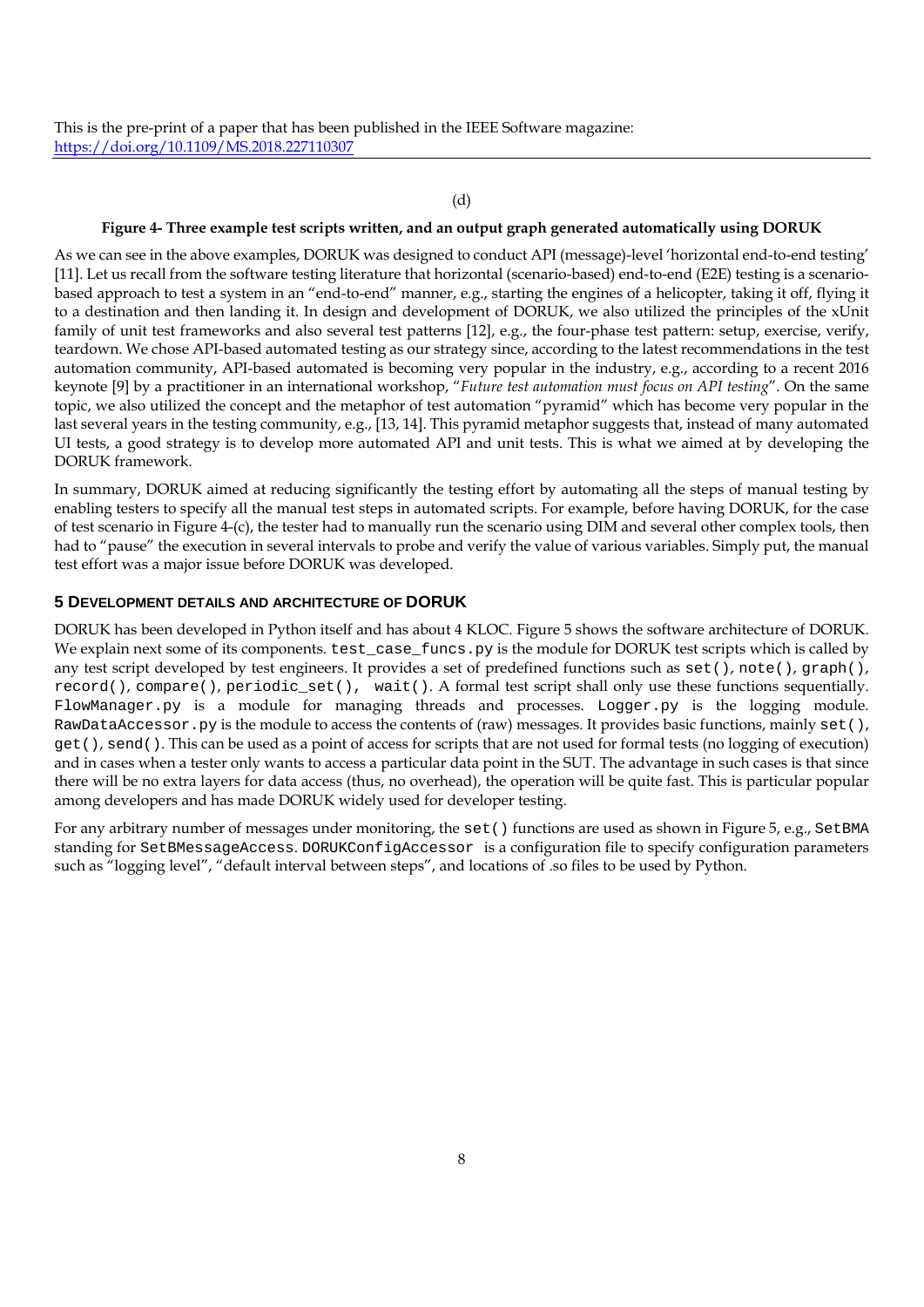

**Figure 5-Software architecture of DORUK** 

#### **6 EVALUATION OF THE AUTOMATED TESTING APPROACH**

Since the tool was developed based on a real industrial need, once the tool development finished, we started evaluating the tool on a set of test projects to assess how it really addressed the need behind it. As of this writing, DORUK is actively being used by several full-time test engineers in several critical helicopter simulator and weapon simulator testing projects (exact numbers and project details cannot be disclosed due to confidentiality).

To assess the effectiveness of the approach and tool, we conducted an internal empirical case-study in the company. As the research approach, we used the Goal, Question, Metric (GQM) methodology [15]. Stated using the GQM's goal template, the goal of the case study has been to evaluate the extent to which DORUK helps our test engineers in increasing the efficiency and effectiveness of testing when compared to manual testing using the previous DIM tool. As metrics to assess efficiency and effectiveness, we selected the test effort (in hours) and the number of defects found (with and without the new test tool), respectively. Unfortunately, due to confidentiality, we cannot disclose the exact quantitative metrics values for efficiency (decreasing test efforts) and effectiveness (in detecting real faults), but the measurements have clearly indicated that the tool has been for sure instrumental in helping test engineers test more effectively and efficiently. Test efforts have been reduced several-fold. For readers interested in the types of measurements we gathered to assess the success of the approach (based on the above metrics), we would like to refer to our previous projects with industry for which we had the permission to publish details of test data and results, e.g., [16].

Here are also some lessons learnt after using DORUK for several months in multiple projects. The framework provides an easy to understand test scripting language (from both syntax and logic standpoints) which in turn leads to consistency and coherence across test teams, which is an important benefit and facilitates training and test maintenance activities. Thanks to the structured nature of DORUK, test scripts are easy to write and maintain. All these positive features have made DORUK a powerful and popular framework for automated testing of simulation software among many test teams already. In addition to its popular benefits in testing, DORUK is currently used also for simulating the behaviors of software components during software development and integration phases, i.e., by writing a script in DORUK, one can stimulate (exercise) a given component in a certain way, which was previously very tedious when done manually.

We have also observed that DORUK encourages inexperienced testers who usually have lack of exercise in development and using complex testing tools, to easily learn automated testing gradually. We have prepared a detailed user guide for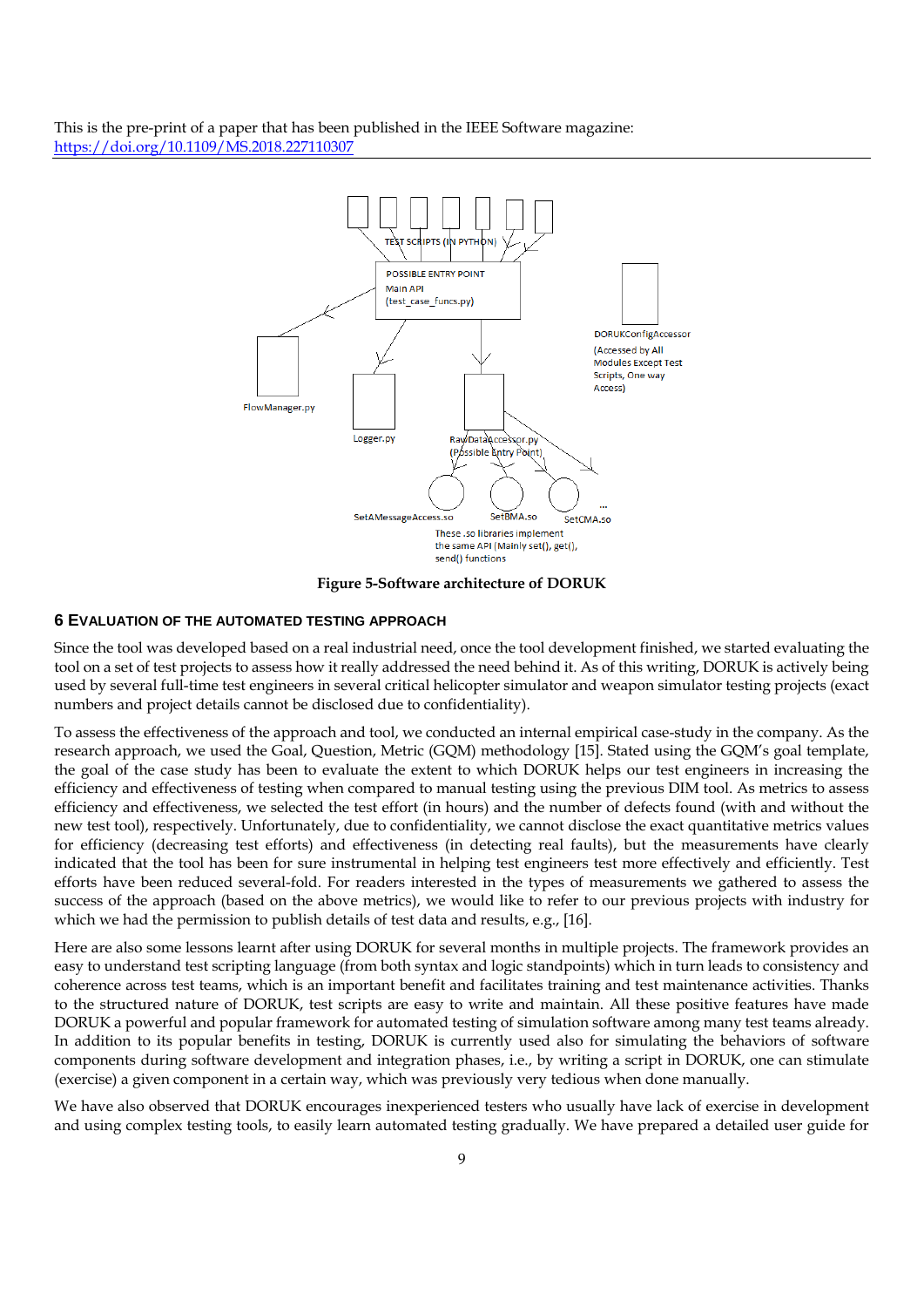DORUK with many example scripts which has been helpful in training of our testers to use this framework. In summary, we have seen that our testers who were previously spending the majority of their time on manual testing have efficiently "transitioned" to test automation. This is fully in alignment with a quote from a keynote [9] in a recent 2016 testing conference (TAIC-PART): "*Manual testers become automation specialists*". Similar to other contexts and reported experience, e.g., [17], while some manual testers first treated the test automation as a competitor (threat) to their manual testing jobs, after seeing how this test framework and the new approach could help them in doing what they used to do more effectively and efficiently, they embraced the new approach and started to become test automation engineers. The management also supported this transition wholeheartedly. Test engineers could now execute more tests in less time and with higher precision (meaning less false-positive test results). Observing DORUK automate test steps like a robot also made the useracceptance-test (UAT) sessions with clients more refreshing and efficient.

Last but not the least, we were aware of the "learning curve" and initial resistance factors in the context of our automation approach. As Robert Glass [18] nicely put: "*adopting new tools and techniques is worthwhile, but only if you (a) realistically view their value and (b) use patience in measuring their benefits*". We ensured that the value of the toolset and need for patience to see the benefits were clearly communicated across all team members.

# **7 RELATED WORK AND TOOLS**

There is a shortage of activity in the scientific peer-reviewed literature about test automation in general and automated API testing in particular. Some activity on test automation has started recently in the research community (see the review paper in [3]). That is the reason why we have cited several sources from the grey literature throughout this paper.

As discussed earlier, tools for testing simulation systems in the defense sector are usually "classified" in almost any defense firm, and are seldom offered in the public domain. Thus, we were not able to find any tool/study that would closely match our context. Here we only discuss several remotely-related works, i.e., in the context of automated API testing. API testing has become popular in the industry, e.g., [19], and is reported to be critical for automating testing because APIs now serve as one of the primary interfaces to application logic of many systems.

Automated API testing has become popular in the industry, e.g., [19, 20], and is reported to be critical for automating testing because APIs now serve as the primary interface to application logic and because GUI tests are difficult to maintain. Automated API testing does not seem to be an active area of academic research, but there has been a lot of attention on this area by practitioners in the grey literature (e.g., blogs, white papers and web-pages) [21].

In a white paper entitled "*Produce Better Software by Using a Layered Testing Strategy*" [19], a practitioner discussed different approaches to test automation across multiple layers.

Among the academic studies on API testing is an industry-academic collaborative work in which the last author of this paper was involved in Canada in 2010 [16]. In that joint project, an open-source tool for automated generation of black-box NUnit API test code was developed and was later empirically evaluated in an industrial context. We can conclude that there is a need for more work in the research community on API testing and tool support for that purpose.

Last but not the least, many members of the community including the authors, believe that experience reports on actual applications of test automation in industrial practice are rare. Several interesting case studies have been reported in a 2012 edited book by Graham and Fewster [13]. We added to that body of evidence in this paper by proposing a tool to support automation and a supporting case study based on action-research.

### **8 SUMMARY, ONGOING AND FUTURE WORKS**

Motivated by a real industrial need, we developed and presented in this work a test automation approach and framework (named DORUK) to conduct API-based black-box testing of a suite of simulators in the company. Although due to confidentiality, we could not provide quantitative data about defect detection rate using the tool, we have observed that it has been instrumental in helping test engineers test more effectively and efficiently by enabling them to write robust test scripts which are easy to maintain. Given the sensitive and classified nature of the context (defense), we were unable to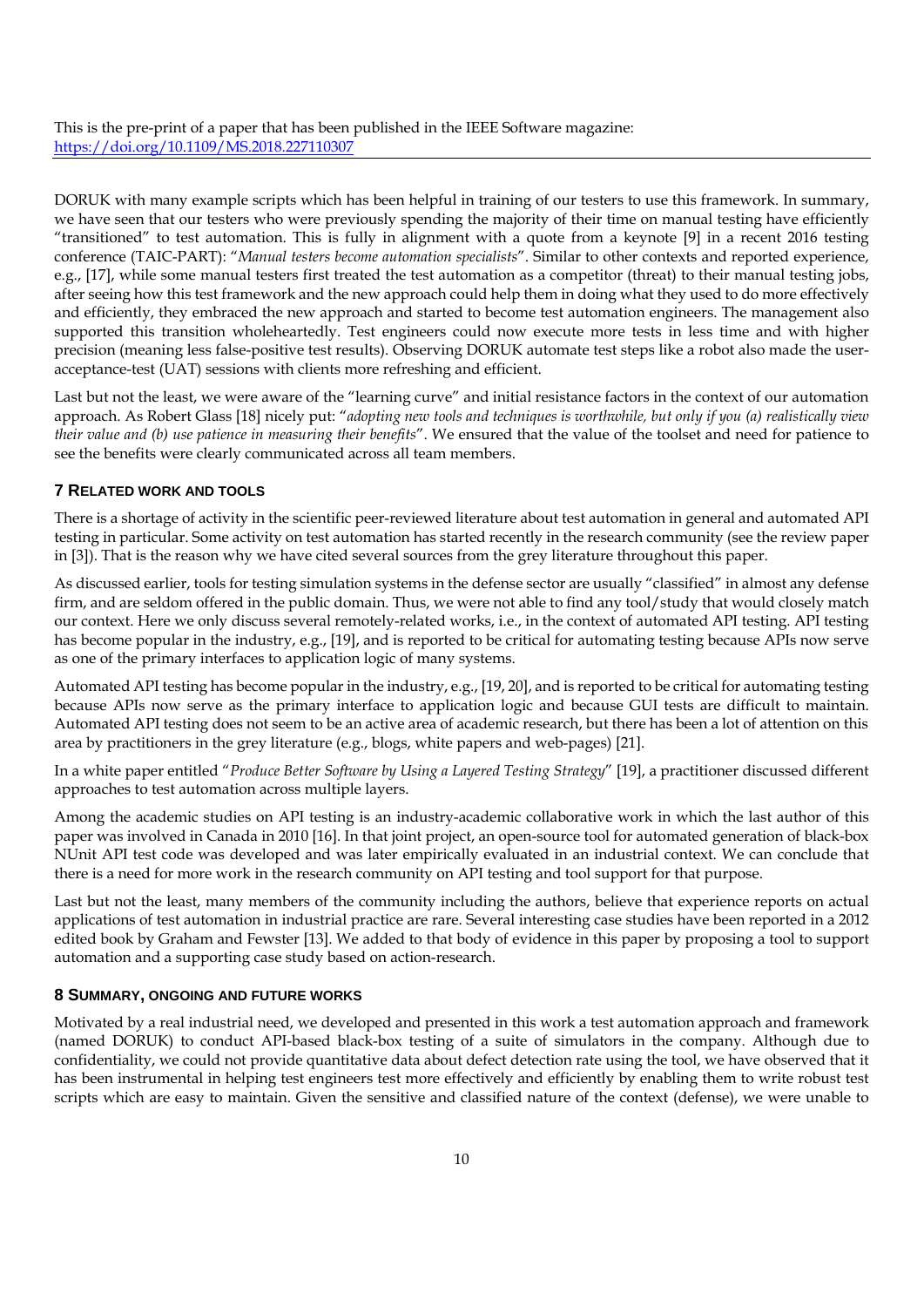provide the tool as open-source or as a commercial tool. But we believe that practitioner readers of this paper can easily adopt the ideas behind this tool in their own test automation contexts and needs.

The project was initialed and completed based on the principles of "action-research" and the industry-academia collaborations was seen as a success story from both sides, thus adding to our experience in conducting industry-academia collaborations [5].

In terms of ongoing and future works, we are currently using a GQM-based approach to further evaluate and improve effectiveness and efficiency of DORUK and test suites developed using it. We are also exploring the applicability of DORUK in other testing needs in the company. In the future, we plan to improve DORUK so that it would support the "clientserver" architecture. Such an architecture will enable us to test SUTs which are distributed. Also, we intend to integrate (combine) the API testing feature of DORUK with GUI testing features of a GUI testing tool used in the company (called Sikuli www.sikuli.org). GUI testing tools such as Sikuli automate anything that is seen on the screen, and use image recognition to identify and control GUI components. On the other hand, DORUK has the capability to access and manipulate system messages of simulation software without accessing the GUI. Based on our initial feasibly analysis, integration of DORUK with Sikuli seems to be a good solution to combine the automated testing powers of these two independent tools on graphical and API layers of a given SUT. Also, as another important usage for DORUK, discussions are underway in the company to use it as a support tool for Qualification Test Guide (QTG), which is a guide for certifying new flight simulation technologies in the context of regulatory bodies.

#### **REFERENCES**

- [1] T. Britton, L. Jeng, G. Carver, P. Cheak, and T. Katzenellenbogen, "Reversible Debugging Software," University of Cambridge, Judge Business School2013.
- [2] V. Garousi and F. Elberzhager, "Test automation: not just for test execution," *IEEE Software, In Press,* 2017.
- [3] V. Garousi and M. V. Mäntylä, "When and what to automate in software testing? A multi-vocal literature review," *Information and Software Technology,* vol. 76, pp. 92-117, 2016.
- [4] Y. Amannejad, V. Garousi, R. Irving, and Z. Sahaf, "A Search-based Approach for Cost-Effective Software Test Automation Decision Support and an Industrial Case Study," in *Proc. of International Workshop on Regression Testing, co-located with the Sixth IEEE International Conference on Software Testing, Verification, and Validation*, 2014, pp. 302-311.
- [5] V. Garousi, M. M. Eskandar, and K. Herkiloğlu, "Industry-academia collaborations in software testing: experience and success stories from Canada and Turkey," Software Quality Journal, special issue on Industry Academia Collaborations in Software Testing, pp. 1-53, 2016.
- [6] V. Garousi and M. Felderer, "Living in two different worlds: A comparison of industry and academic focus areas in software testing," *IEEE Software, In press,* 2017.
- [7] HAVELSAN, "Simulation products developed by HAVELSAN," *http://www.havelsan.com.tr/ENG/Main/urun/1021/simulation-products,*  Last accessed: Feb. 2017.
- [8] S. Benli, A. Habash, A. Herrmann, T. Loftis, and D. Simmonds, "A Comparative Evaluation of Unit Testing Techniques on a Mobile Platform," in *2012 Ninth International Conference on Information Technology - New Generations*, 2012, pp. 263-268.
- [9] G. Weishaar, "The Future of Testing: How to build in quality & efficiency right from the start?," *Keynote, the Workshop on Testing: Academia-Industry Collaboration, Practice and Research Techniques (TAIC PART), https://goo.gl/orDcTb,* Last accessed: May 2016.
- [10] Authors unknown, "Software Testing Automation Framework (STAF)," *http://staf.sourceforge.net/,* Last accessed: May 2016.
- [11] Author(s) unknown, "Why End to End Testing is Necessary and How to Perform It?," *http://www.softwaretestinghelp.com/what-is-endto-end-testing/,* Last accessed: May 2016.
- [12] G. Meszaros, *xUnit Test Patterns*: Pearson Education, 2007.
- [13] D. Graham and M. Fewster, *Experiences of Test Automation: Case Studies of Software Test Automation*: Addison-Wesley, 2012.
- [14] M. Cohn, "The Forgotten Layer of the Test Automation Pyramid," https://www.mountaingoatsoftware.com/blog/the-forgotten-layer-of-the*test-automation-pyramid,* 2009, Last accessed: Feb. 2017.